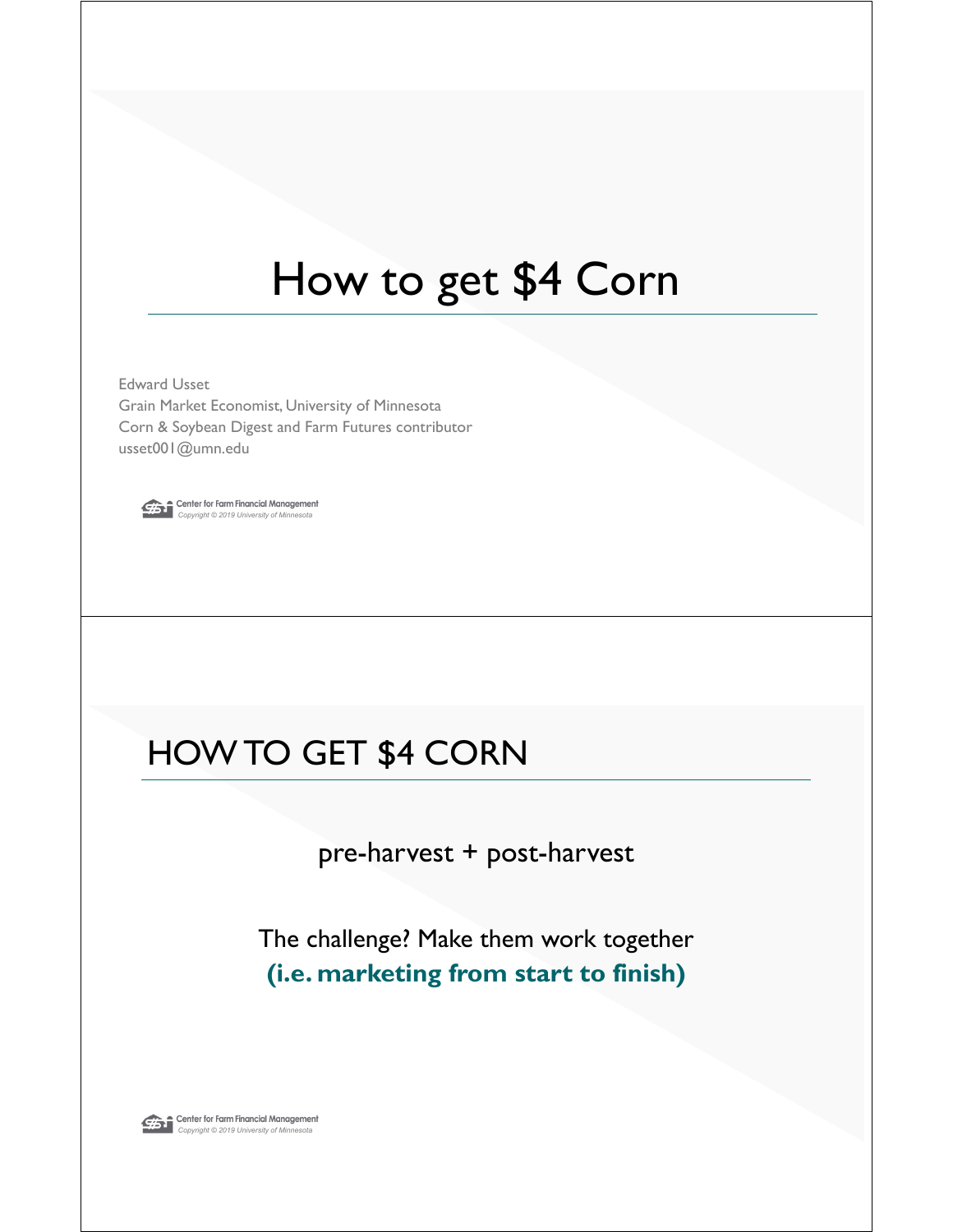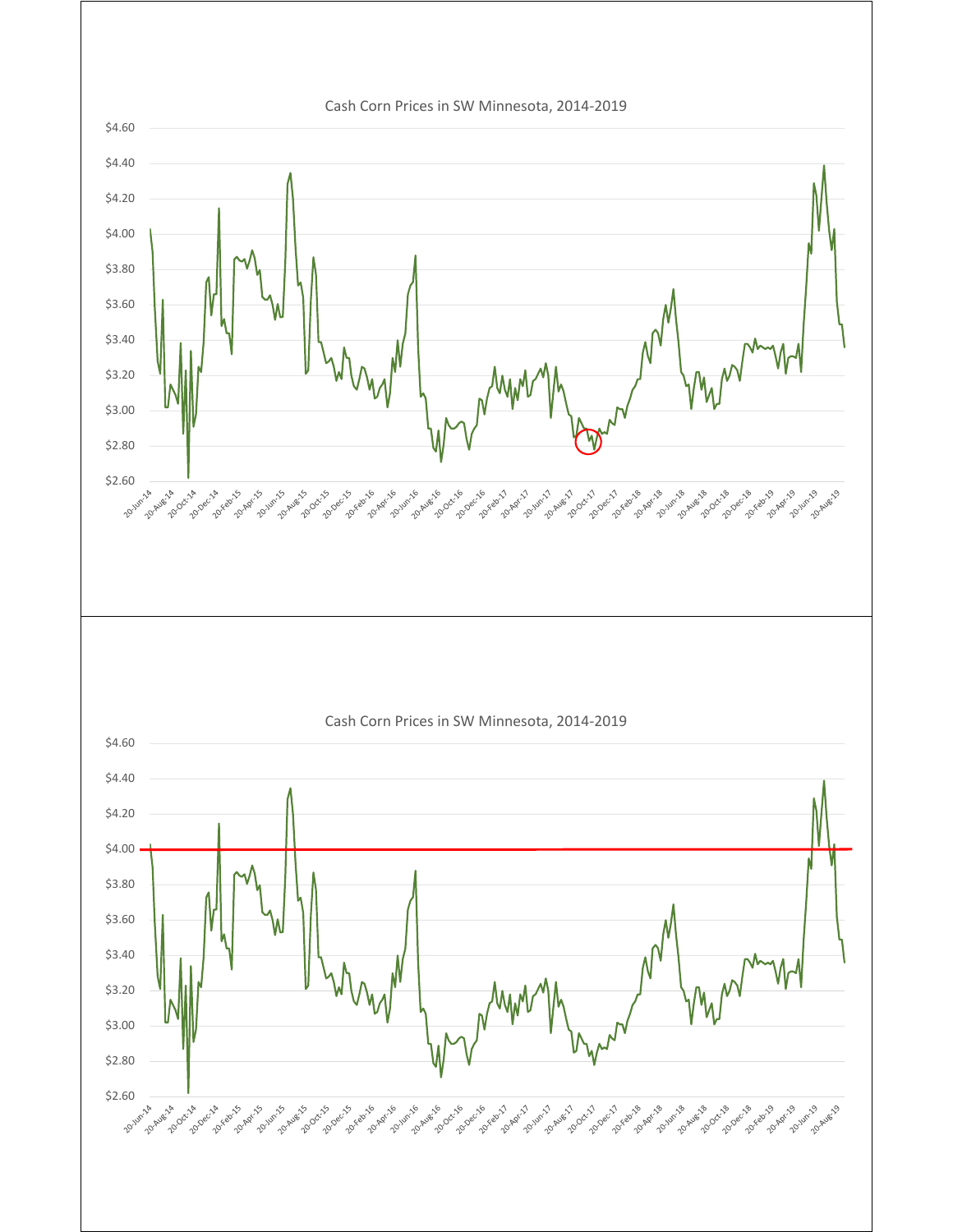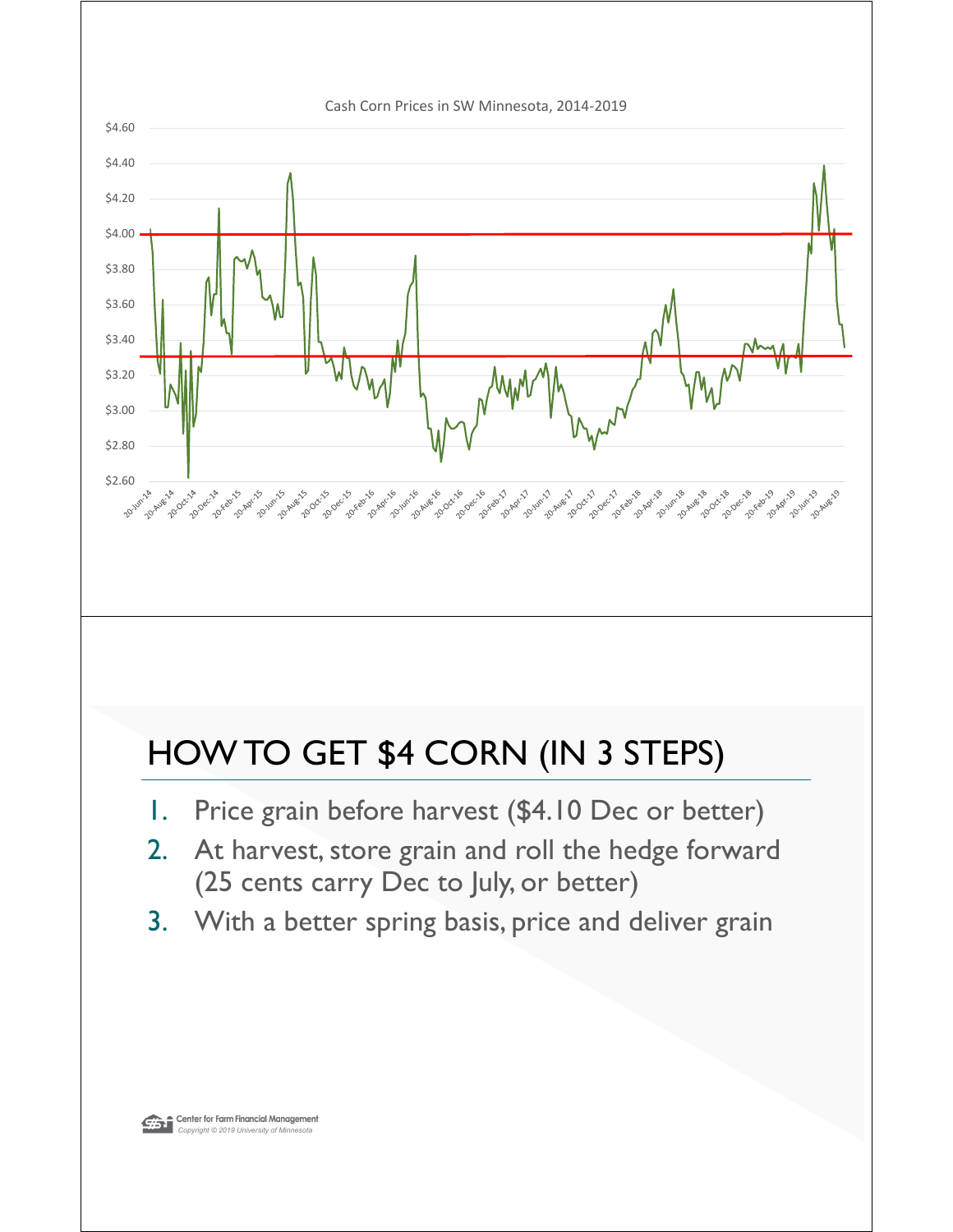### **Conter for Farm Financial Management**<br>Copyright © 2019 University of Minnesota HOW TO GET \$4 CORN (IN 3 STEPS) 1. \$4.10 sale of December corn futures -0.50 harvest basis \$3.60 harvest price 2. +0.25 roll the hedge from Dec to July 3.  $\pm 0.15$  basis improvement (e.g., -35N vs -50Z) \$4.00 corn by spring \* assumes a normal harvest basis of 50 cents under December futures, and a spring basis of 35 cents under the July futures.

### HOW TO GET \$4 CORN

1. \$4.10 sale of December corn futures -0.50 harvest basis \$3.60 harvest price

> Price grain before harvest (HTA, futures or put options)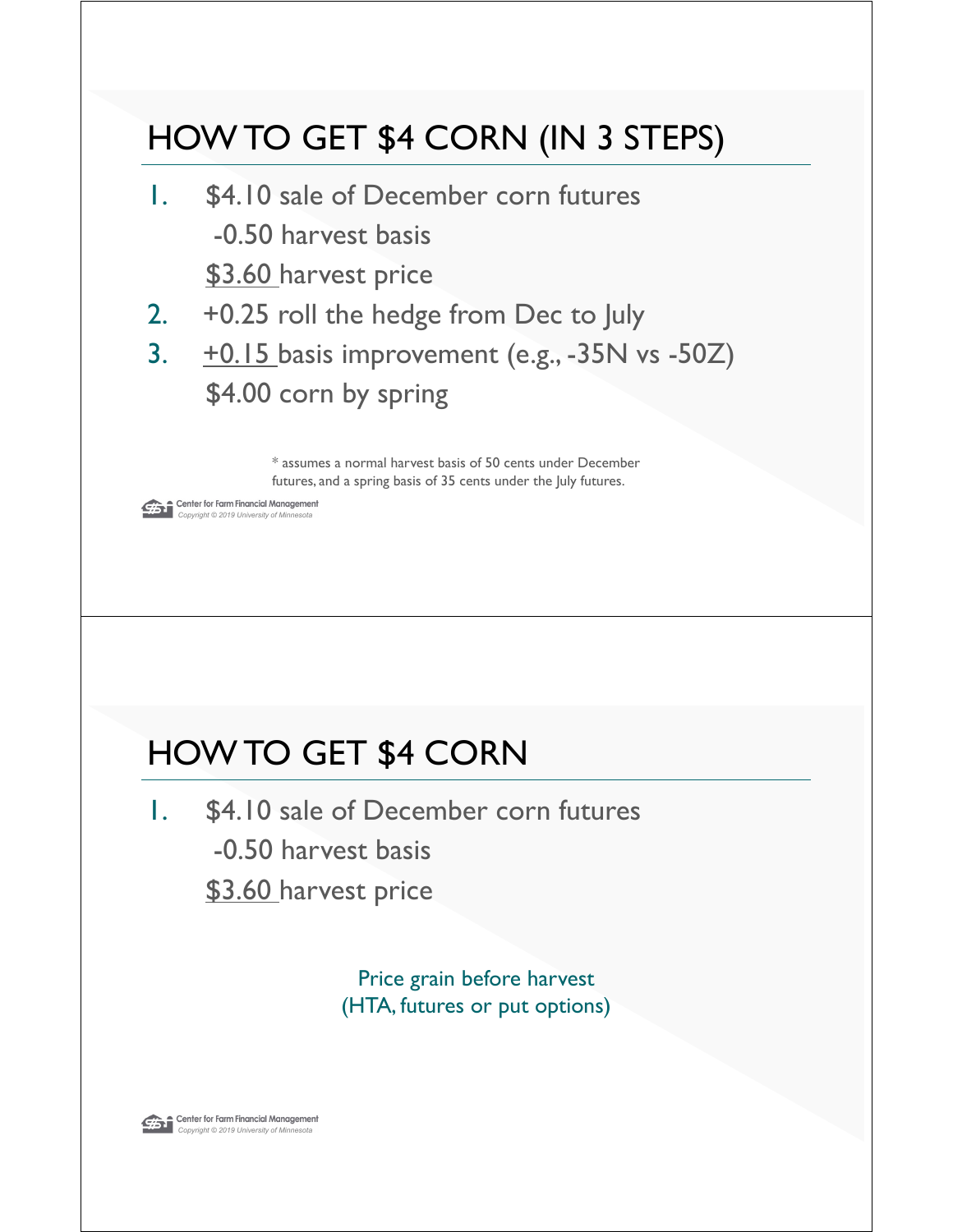| STEP I                                                                       | year | Dec high | date    |
|------------------------------------------------------------------------------|------|----------|---------|
| $\checkmark$ Will you get the<br>chance to price \$4.10<br>December futures? | 2020 | 3.97     | current |
|                                                                              | 2019 | 4.68     | June 17 |
|                                                                              | 2018 | 4.26     | May 23  |
|                                                                              | 2017 | 4.15     | July 10 |
|                                                                              | 2016 | 4.48     | June 17 |
|                                                                              | 2015 | 4.37     | July 2  |
|                                                                              |      |          |         |



- 1. \$4.10 sale of December corn futures -0.50 harvest basis \$3.60 harvest price
- 2. +0.25 roll the hedge from Dec to July

At harvest, store grain and roll the hedge forward to the following spring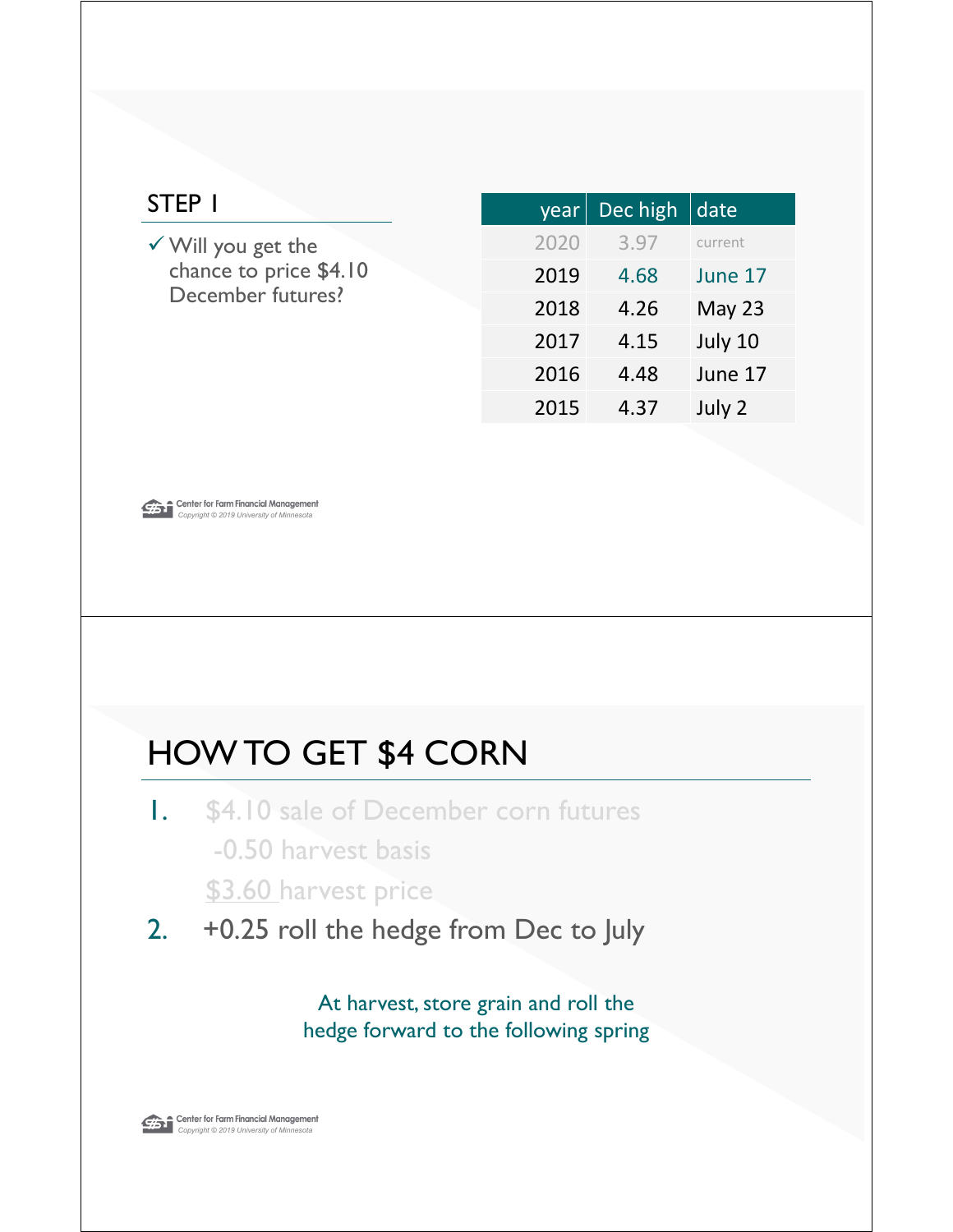### ROLLING THE HEDGE?



| STEP <sub>2</sub>                                                                                                                         | year | Dec/Jul carry<br>(cents/bu) |
|-------------------------------------------------------------------------------------------------------------------------------------------|------|-----------------------------|
| $\checkmark$ Will you get the<br>chance to roll the<br>hedge for 25 cents at<br>harvest?<br>$\checkmark$ CME rule changes –<br>stay tuned | 2020 | 23 current                  |
|                                                                                                                                           | 2019 | 29 current                  |
|                                                                                                                                           | 2018 | 24                          |
|                                                                                                                                           | 2017 | 30                          |
|                                                                                                                                           | 2016 | 22                          |
|                                                                                                                                           | 2015 | 23                          |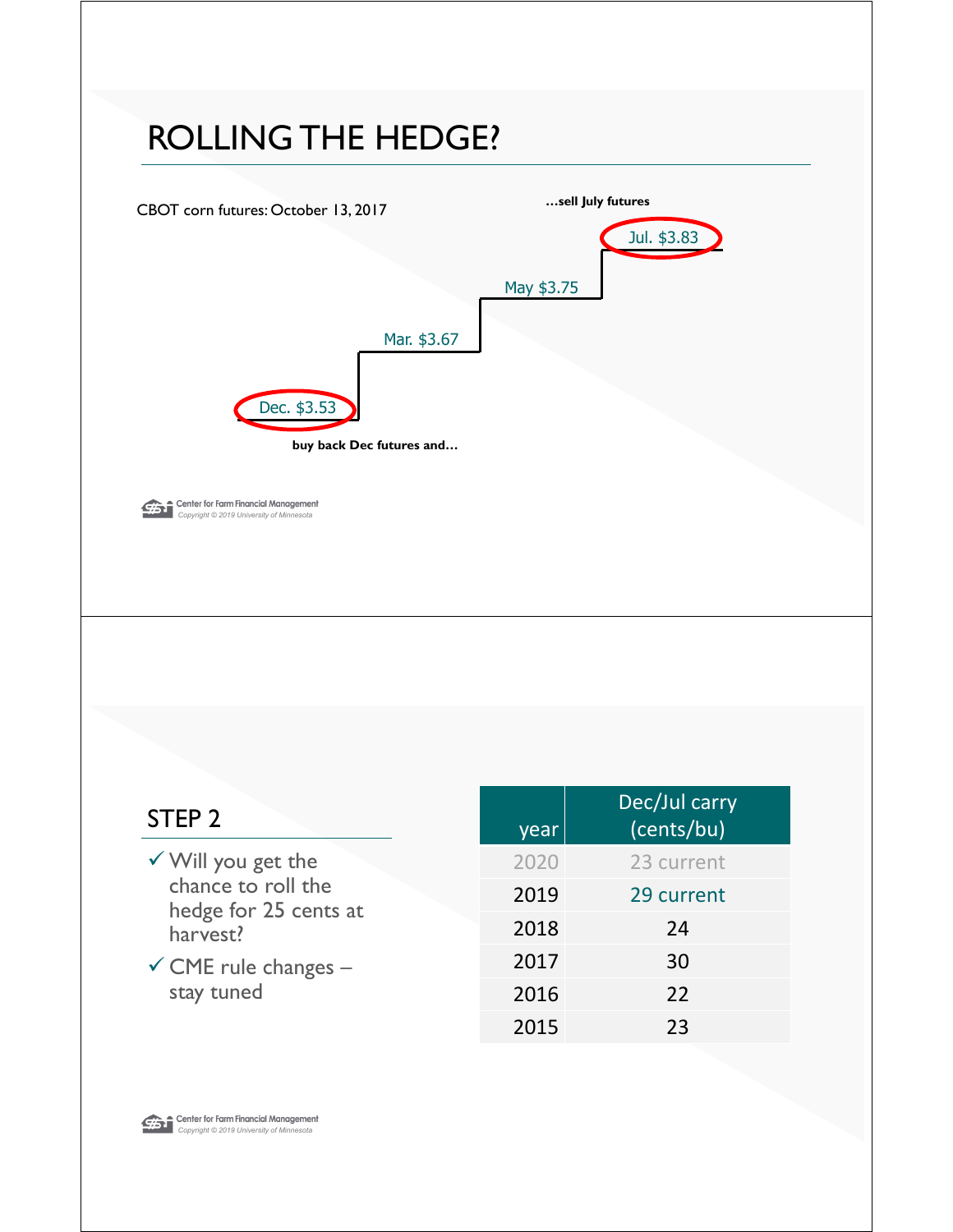- 1. \$4.10 sale of December corn futures -0.50 harvest basis \$3.60 harvest price
- 2. +0.25 roll the hedge from Dec to July
- 3.  $\pm 0.15$  basis improvement (e.g., -35N vs -50Z)



| STEP 3                                                  |         | $\vert$ year   harvest (Z) $\vert$ spring (N)   increase |       |    |
|---------------------------------------------------------|---------|----------------------------------------------------------|-------|----|
| $\checkmark$ Will basis increase 15<br>cents by spring? | 2019/20 | $-23z$                                                   |       |    |
|                                                         | 2018/19 | $-50$                                                    | $-25$ | 25 |
|                                                         | 2017/18 | $-67$                                                    | $-37$ | 30 |
|                                                         | 2016/17 | $-61$                                                    | -50   | 11 |
|                                                         | 2015/16 | -50                                                      | -47   | 3  |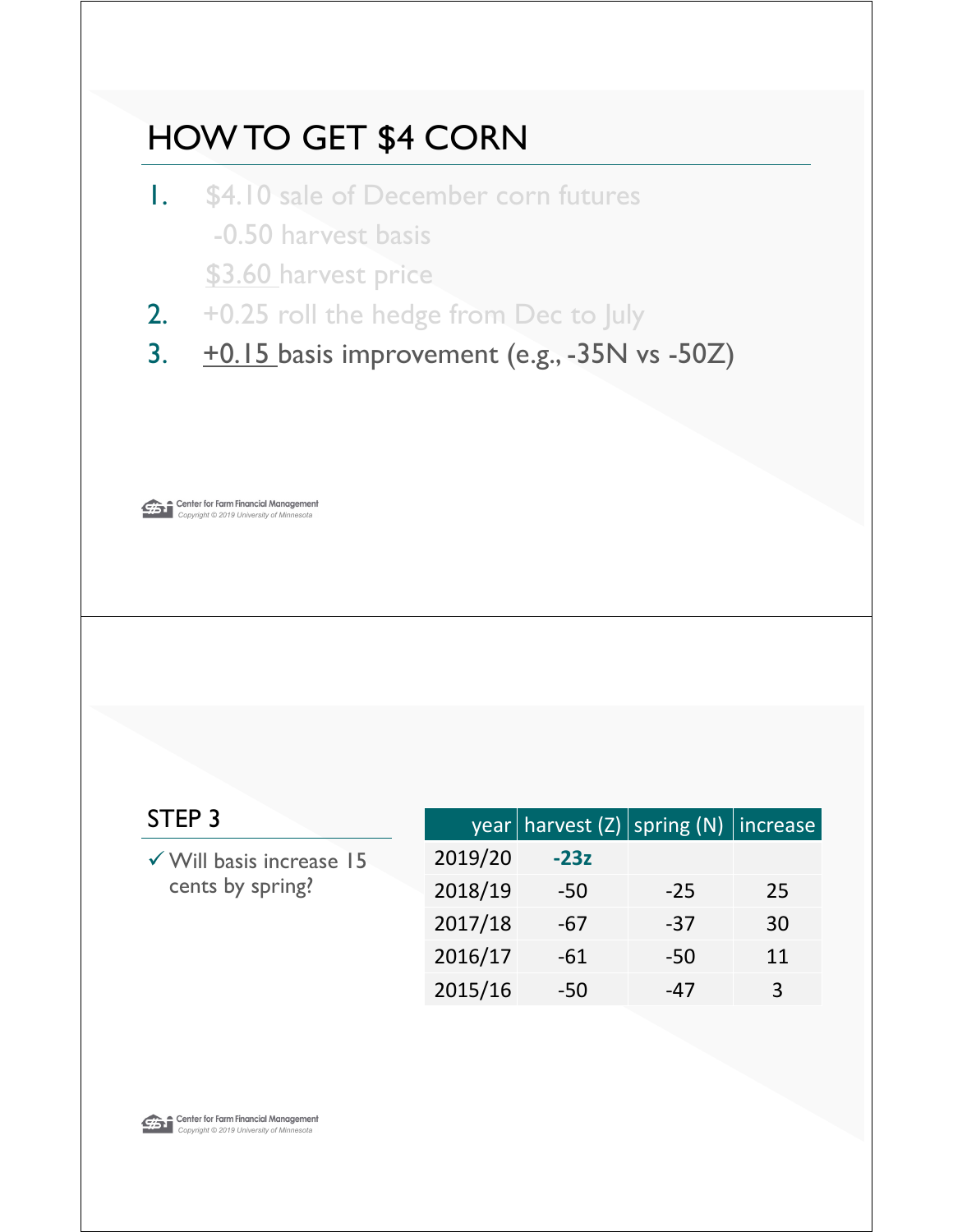- 1. \$4.10 sale of December corn futures -0.50 harvest basis \$3.60 harvest price
- 2. +0.25 roll the hedge from Dec to July
- 3.  $\pm 0.15$  basis improvement (e.g., -35N vs -50Z) \$4.00 corn by spring

\* assumes a normal harvest basis of 50 cents under December futures, and a spring basis of 35 cents under the July futures.

**Conter for Farm Financial Management**<br>Copyright © 2019 University of Minnesota

#### REVIEW THE OPPORTUNITY...

 $\checkmark$  lowa average prices at harvest

|      | $\cosh$ harvest price | opportunity |
|------|-----------------------|-------------|
| 2019 | \$3.40 current        | $$4.00++$   |
| 2018 | $$3.20-3.25$          | $$4.00+$    |
| 2017 | $$2.95 - 3.05$        | \$4.00      |
| 2016 | $$2.95 - 3.10$        | $$4.00+$    |
| 2015 | \$3.40-3.45           | $$4.00++$   |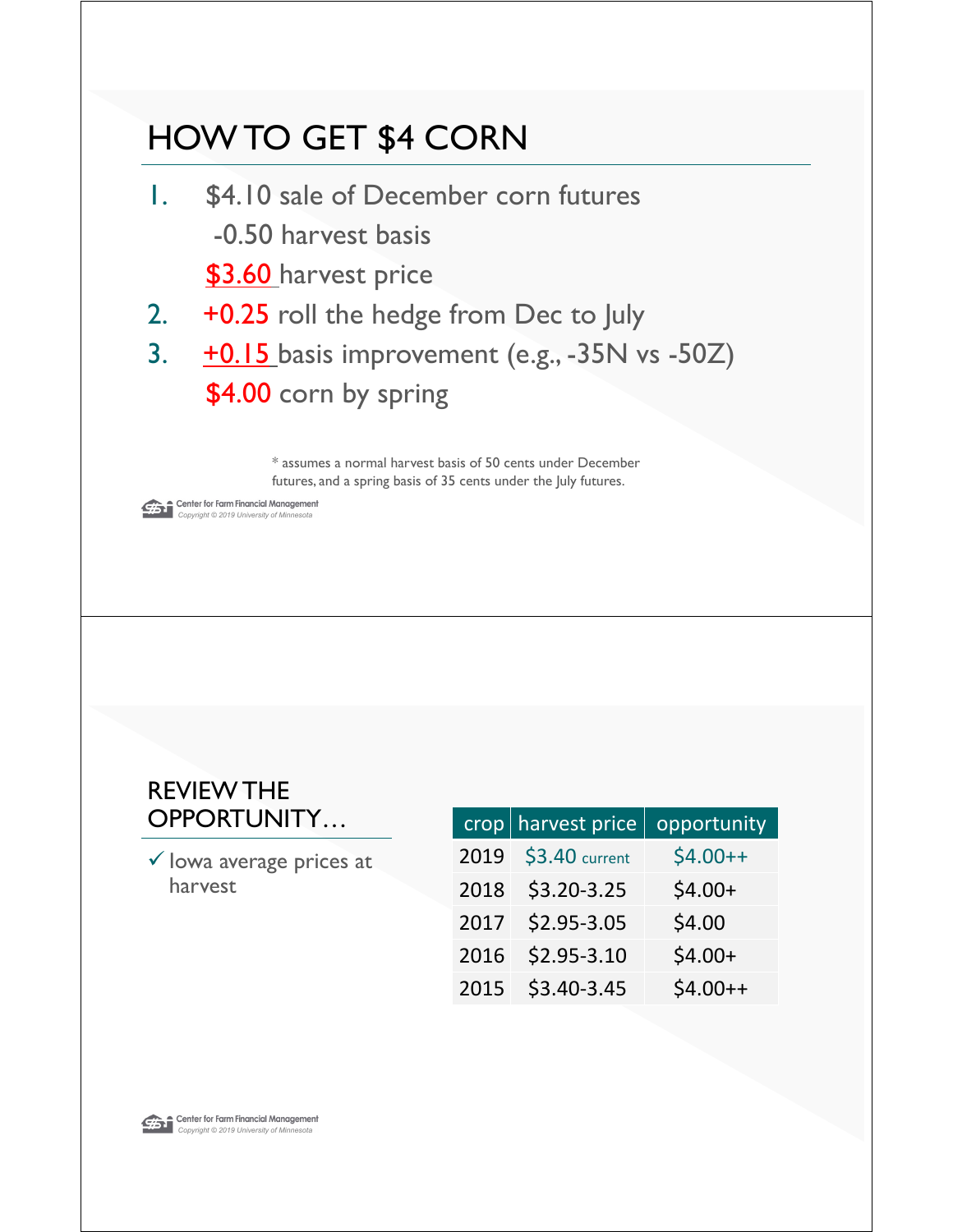### RISKS…

- $\checkmark$  No sale of Dec. futures at \$4.10+
- $\checkmark$  December futures trade too high (drought!)
- $\checkmark$  The Dec/July carry <25 cents (drought!)
- $\checkmark$  Basis risk



### PLAY THE GAME: CAN YOU GET \$4 CORN?

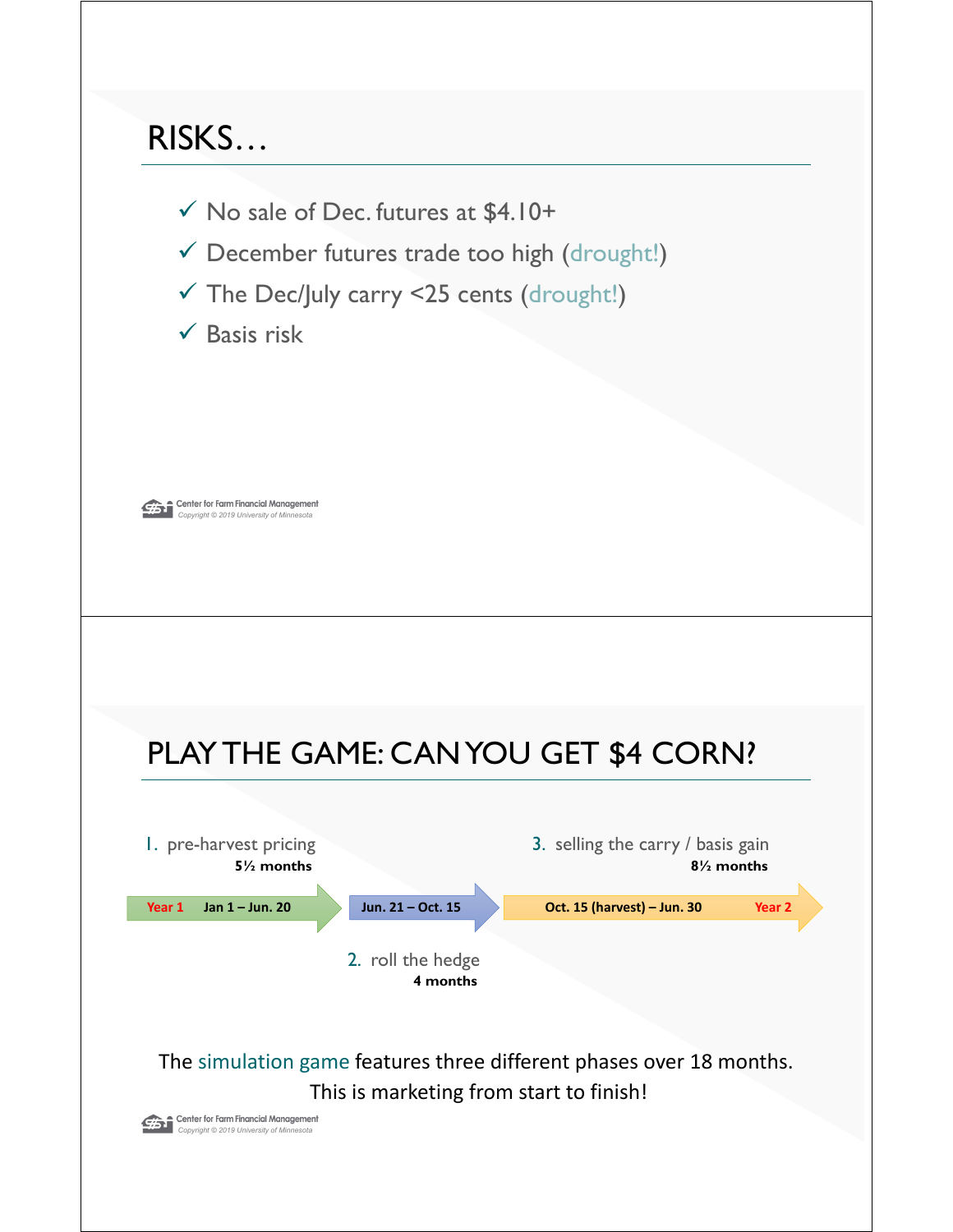### MEET MY NEW FRIENDS

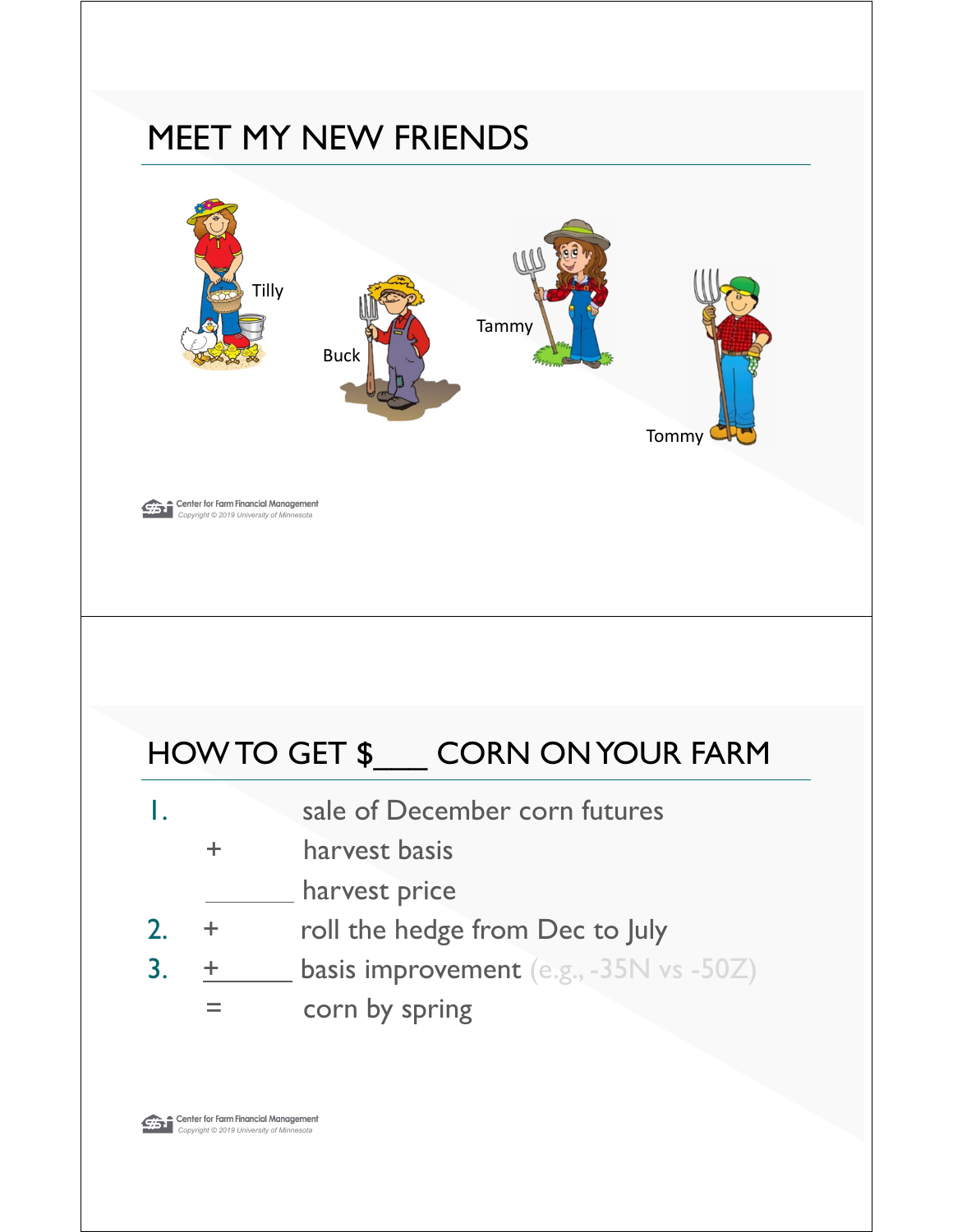### HOW TO GET \$9.00 SOYBEANS

- 1. 9.25 sale of Nov'20 soybean futures
	- + -.90 harvest basis
		- 8.35 harvest price
- $2.$  + 0.50 roll the hedge from Nov to July
- 3.  $\pm$  0.15 basis improvement
	- $= 9.00$  soybeans by spring 2021

### Current soybean price? **\$7.70**

**Conter for Farm Financial Management**<br>Copyright © 2019 University of Minnesota

### HOW TO GET \$4 CORN

**About the workshop…**

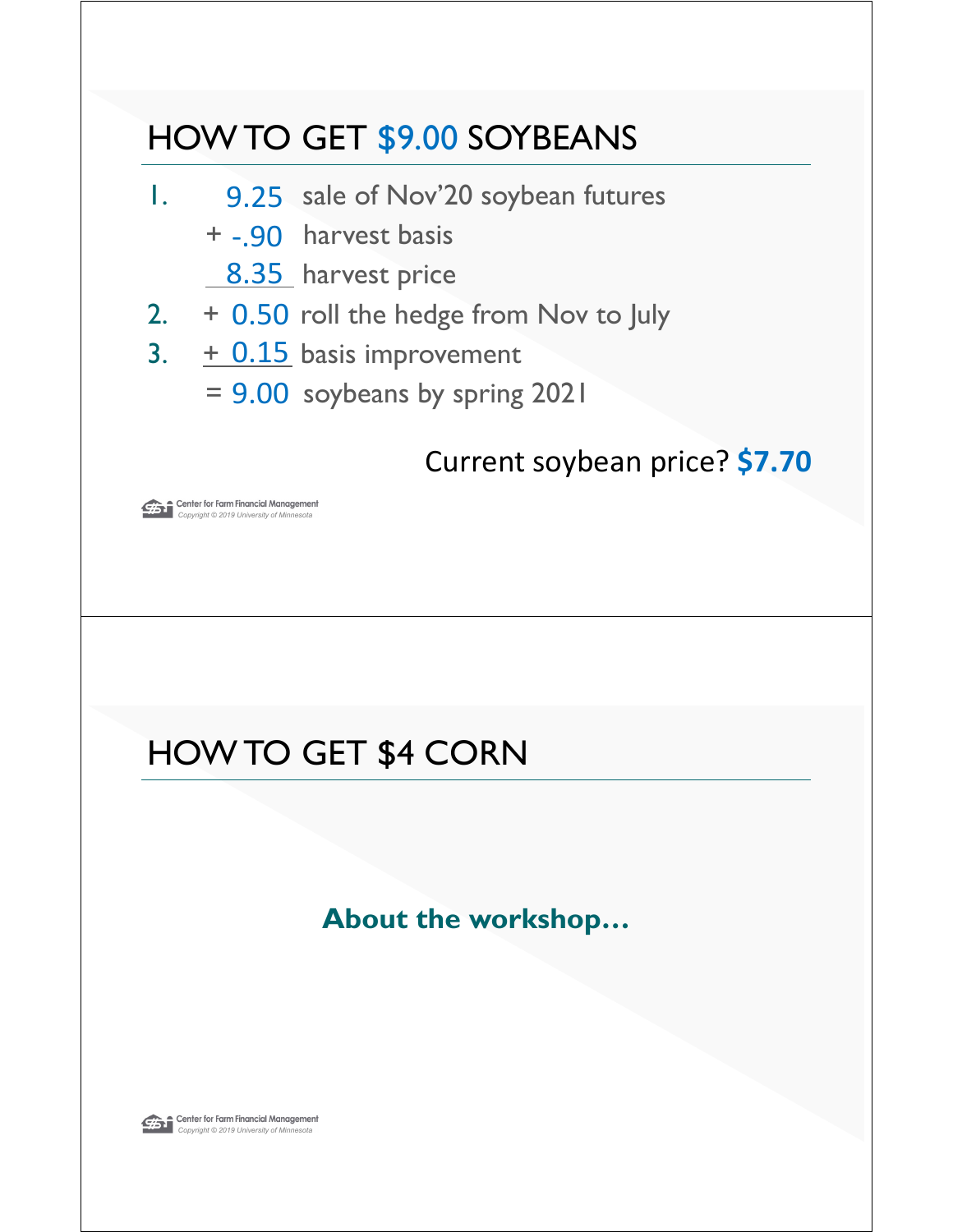

*Ed presents…*

"How to combine your pre and post‐harvest marketing efforts to get a much better price for your corn, soybeans and wheat."

### HOW TO GET \$4 CORN - WORKSHOP

- $\checkmark$  3 hours long
- $\checkmark$  Play a simulation game try to get \$4 corn
- $\checkmark$  You meet my new friends
- **Interested in sponsoring a workshop for your customers?**
- Contact Edward Usset at usset001@umn.edu